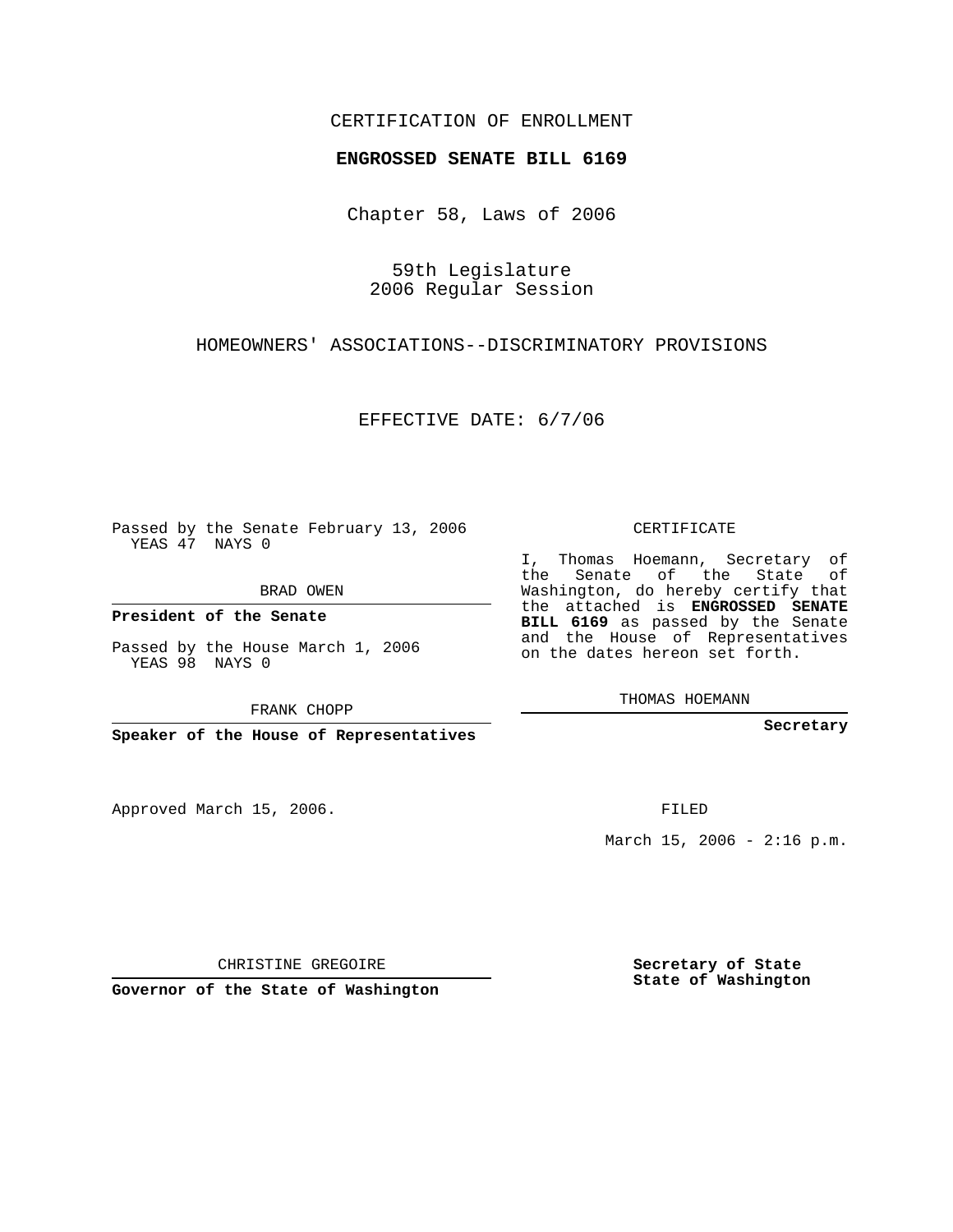## **ENGROSSED SENATE BILL 6169** \_\_\_\_\_\_\_\_\_\_\_\_\_\_\_\_\_\_\_\_\_\_\_\_\_\_\_\_\_\_\_\_\_\_\_\_\_\_\_\_\_\_\_\_\_

\_\_\_\_\_\_\_\_\_\_\_\_\_\_\_\_\_\_\_\_\_\_\_\_\_\_\_\_\_\_\_\_\_\_\_\_\_\_\_\_\_\_\_\_\_

Passed Legislature - 2006 Regular Session

## **State of Washington 59th Legislature 2006 Regular Session**

**By** Senators Kohl-Welles, Fairley, Prentice, Schmidt, Keiser, Benson, Kline, Franklin, Pridemore, Poulsen and Esser

Read first time 01/09/2006. Referred to Committee on Financial Institutions, Housing & Consumer Protection.

 AN ACT Relating to discriminatory provisions in the governing documents of homeowners' associations; amending RCW 49.60.227; adding a new section to chapter 64.38 RCW; and creating a new section.

BE IT ENACTED BY THE LEGISLATURE OF THE STATE OF WASHINGTON:

 NEW SECTION. **Sec. 1.** The legislature finds that some homeowners' associations have governing documents that contain discriminatory covenants, conditions, or restrictions that are void and unenforceable under both the Federal Fair Housing Amendments Act of 1988 and RCW 49.60.224. The continued existence of these discriminatory covenants, conditions, or restrictions is contrary to public policy and repugnant to many property owners. It is the intent of this act to allow homeowners' associations to remove all remnants of discrimination from their governing documents.

 NEW SECTION. **Sec. 2.** A new section is added to chapter 64.38 RCW to read as follows:

 (1) The association, acting through a simple majority vote of its board, may amend the association's governing documents for the purpose of removing: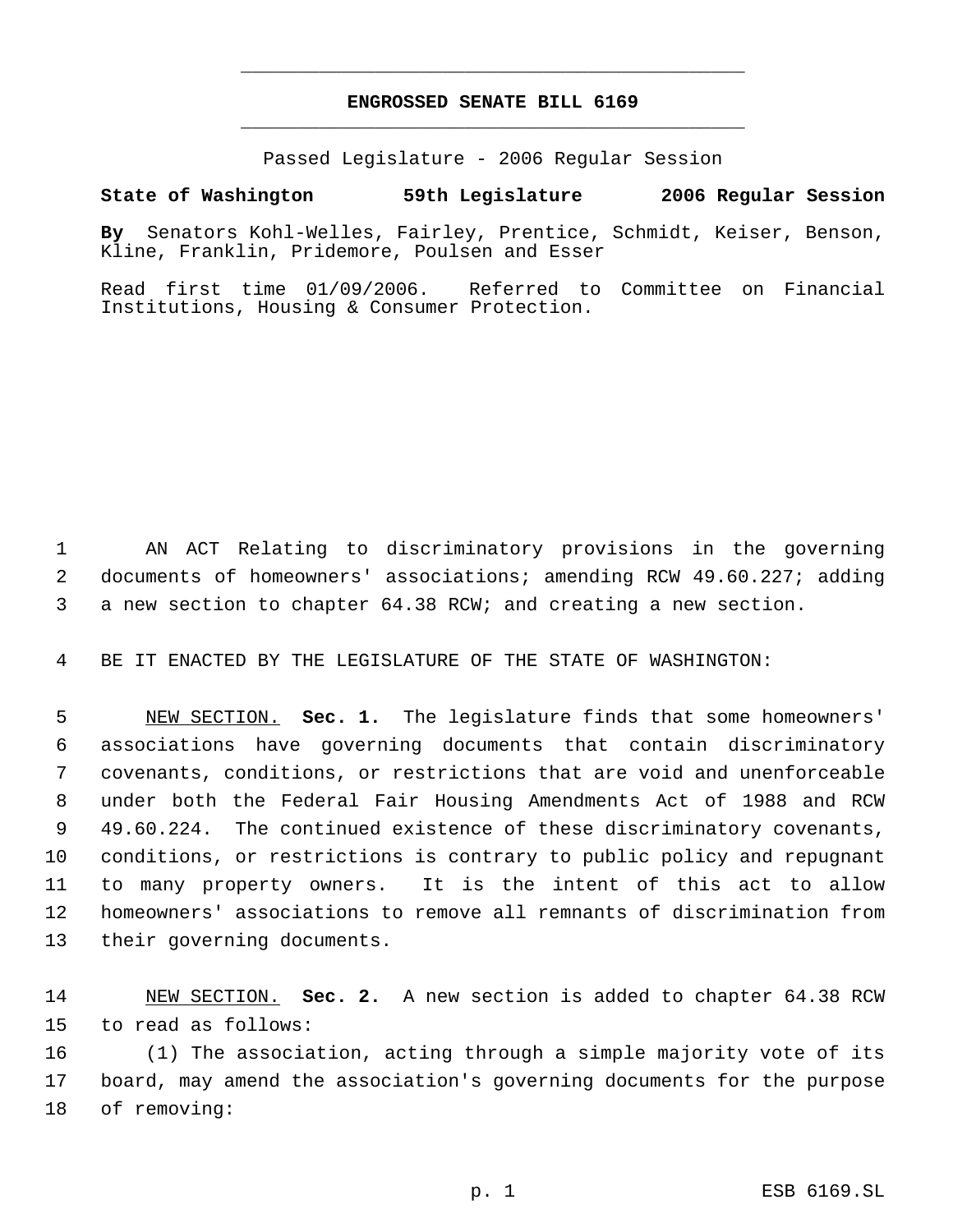(a) Every covenant, condition, or restriction that purports to forbid or restrict the conveyance, encumbrance, occupancy, or lease thereof to individuals of a specified race, creed, color, sex, or national origin; families with children status; individuals with any sensory, mental, or physical disability; or individuals who use a trained dog guide or service animal because they are blind or deaf or have a physical disability; and

 (b) Every covenant, condition, restriction, or prohibition, including a right of entry or possibility of reverter, that directly or indirectly limits the use or occupancy of real property on the basis of race, creed, color, sex, national origin; families with children 12 status; the presence of any sensory, mental, or physical disability; or the use of a trained dog guide or service animal by a person with a physical disability or who is blind or deaf.

 (2) Upon the board's receipt of a written request by a member of the association that the board exercise its amending authority granted under subsection (1) of this section, the board must, within a reasonable time, amend the governing documents, as provided under this section.

 (3) Amendments under subsection (1) of this section may be executed by any board officer.

 (4) Amendments made under subsection (1) of this section must be recorded in the public records and state the following:

 "This amendment strikes from these covenants, conditions, and restrictions those provisions that are void under RCW 49.60.224. Specifically, this amendment strikes:

 (a) Those provisions that forbid or restrict use, occupancy, conveyance, encumbrance, or lease of real property to individuals of a specified race, creed, color, sex, or national origin; families with children status; individuals with any sensory, mental, or physical disability; or individuals who use a trained dog guide or service animal because they are blind or deaf or have a physical disability; and

 (b) Every covenant, condition, restriction, or prohibition, including a right of entry or possibility of reverter, that directly or indirectly limits the use or occupancy of real property on the basis of race, creed, color,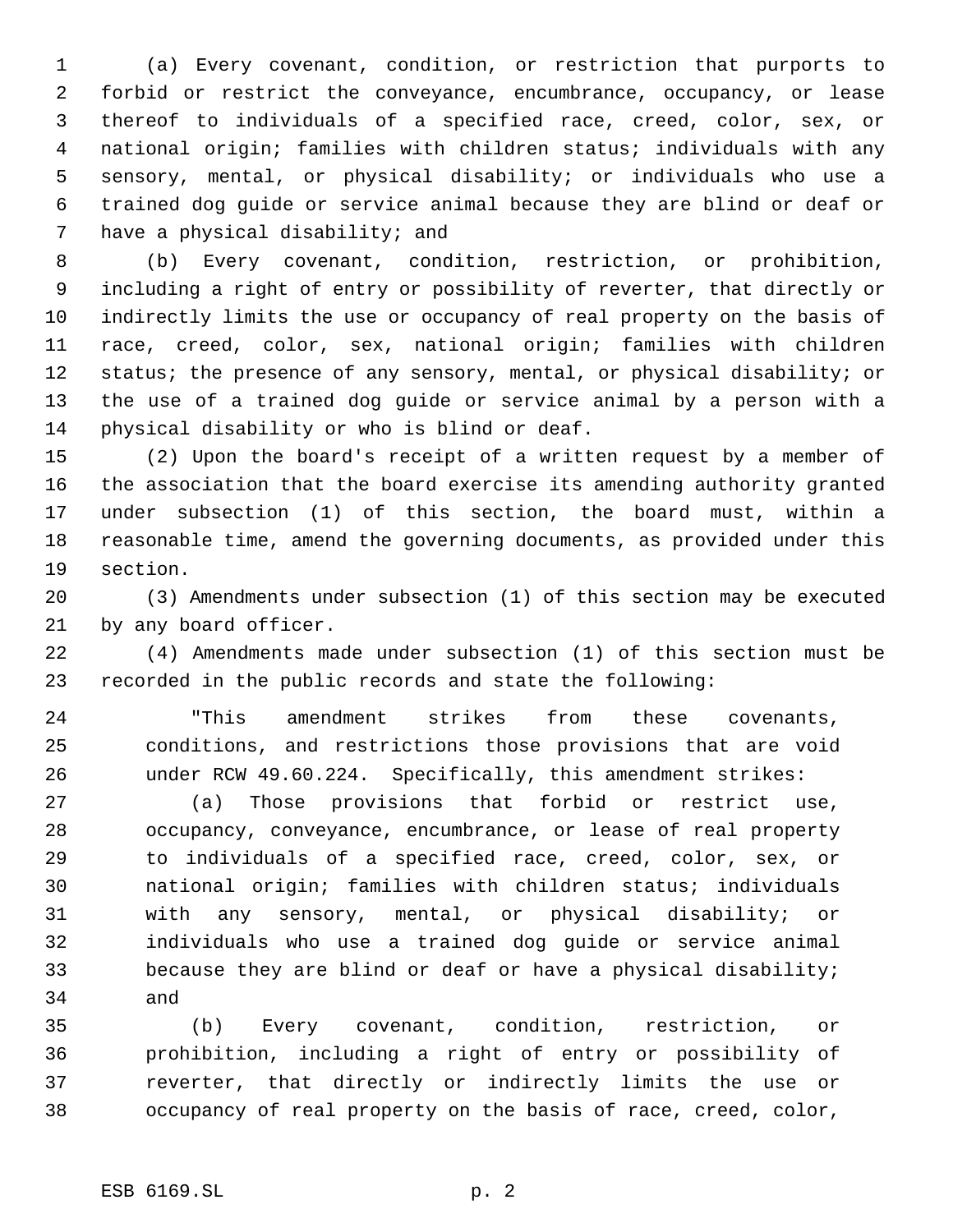sex, national origin; families with children status; the presence of any sensory, mental, or physical disability; or the use of a trained dog guide or service animal by a person with a physical disability or who is blind or deaf."

 (5) Board action under this section does not require the vote or approval of the owners.

 (6) As provided in RCW 49.60.227, any owner, occupant, or tenant in the association or board may bring an action in superior court to have any provision of a written instrument that is void pursuant to RCW 49.60.224 stricken from the public records.

 (7) Nothing in this section prohibiting discrimination based on families with children status applies to housing for older persons as defined by the federal fair housing amendments act of 1988, 42 U.S.C. Sec. 3607(b)(1) through (3), as amended by the housing for older persons act of 1995, P.L. 104-76, as enacted on December 28, 1995. Nothing in this section authorizes requirements for housing for older persons different than the requirements in the federal fair housing amendments act of 1988, 42 U.S.C. Sec. 3607(b)(1) through (3), as amended by the housing for older persons act of 1995, P.L. 104-76, as enacted on December 28, 1995.

 (8) Except as otherwise provided in subsection (2) of this section, (a) nothing in this section creates a duty on the part of owners, occupants, tenants, associations, or boards to amend the governing documents as provided in this section, or to bring an action as authorized under this section and RCW 49.60.227; and (b) an owner, occupant, tenant, association, or board is not liable for failing to amend the governing documents or to pursue an action in court as authorized under this section and RCW 49.60.227.

 **Sec. 3.** RCW 49.60.227 and 1995 c 292 s 18 are each amended to read as follows:

 If a written instrument contains a provision that is void by reason of RCW 49.60.224, the owner, occupant, or tenant of the property which 33 is subject to the provision or the homeowners' association board may cause the provision to be stricken from the public records by bringing an action in the superior court in the county in which the property is located. The action shall be an in rem, declaratory judgment action whose title shall be the description of the property. The necessary